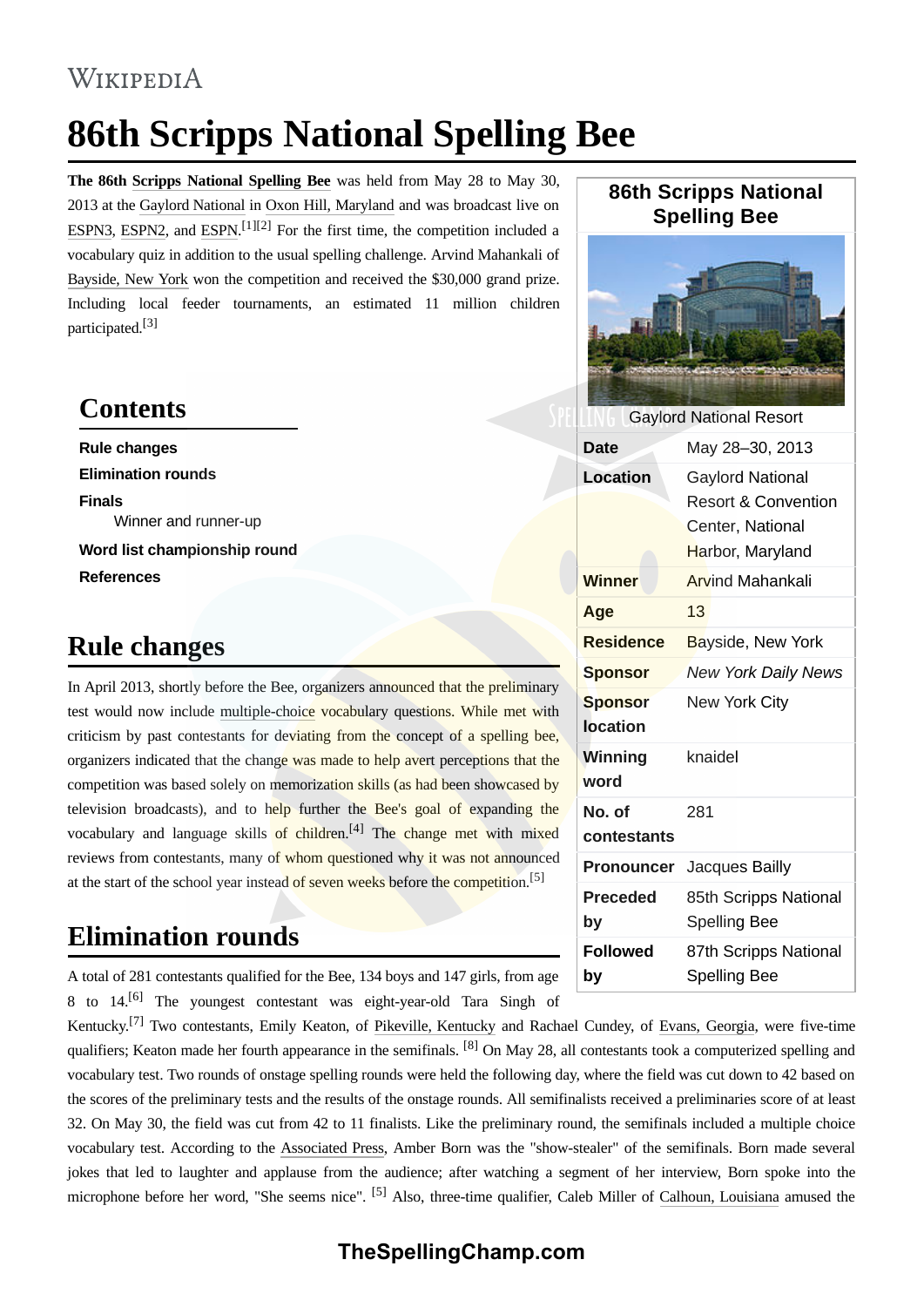audience after announcing "ready as I'll ever be" before his first word in the semifinals and shockingly stating "you've got to be kidding me" after missing "cyanope". <sup>[\[9\]](#page-3-9)</sup> The semifinals aired live on [ESPN2.](https://en.wikipedia.org/wiki/ESPN2)<sup>[\[10\]](#page-3-10)</sup> Seventeen semifinalists from the 2013 competition were eligible for the 2014 edition with three (Margaret Peterson, Jonathan Caldwell, and Christopher O'Connor) being eliminated at the regional level.

### <span id="page-1-0"></span>**Finals**

The finals were aired May 31, live on [ESPN.](https://en.wikipedia.org/wiki/ESPN) The final eleven contestants included three from [Florida](https://en.wikipedia.org/wiki/Florida), two from [New York](https://en.wikipedia.org/wiki/New_York_(state)), two from [Texas,](https://en.wikipedia.org/wiki/Texas) and one from each of [Illinois,](https://en.wikipedia.org/wiki/Illinois) [Kansas,](https://en.wikipedia.org/wiki/Kansas) [Massachusetts](https://en.wikipedia.org/wiki/Massachusetts), and [Utah.](https://en.wikipedia.org/wiki/Utah)<sup>[3]</sup> Of the 11, ten had previously made it to the National Spelling Bee.<sup>[11]</sup> Among the eleven finalists was 11-year-old Vanya Shivashankar, whose older sister won Scripps previously.<sup>[3]</sup> She was the youngest of the 11 finalists.<sup>[12]</sup>

About ten minutes into the final, Nikitha Chandran of Florida misspelled *pathognomonic* and was eliminated. Thirty minutes later, Christal Schermeister of Florida went out on *doryline*. After the first hour, contestants started to be eliminated more quickly. Grace Remmer went out on *melocoton*, then Chetan Reddy and Syamantak Payra on *kaburi* and *cipollino*, respectively. Shivashankar went out tied for fifth after misspelling *Zenaida*. [\[3\]](#page-3-2) The tie for fifth place was decided by Vismaya Kharkar missing *paryphodrome* and the last girl, Amber Born, went out in fourth after misspelling *hallali*. [\[3\]](#page-3-2)[\[5\]](#page-3-5) Only Sriram Hathwar, Pranav [Sivakumar, and Arvind Mahankali remained- all of them being 13-year-old boys.](https://en.wikipedia.org/wiki/Pranav_Sivakumar)

#### <span id="page-1-1"></span>**Winner and runner-up**

The judges switched to the "final 25" word list when Hathwar, Sivakumar, and Mahankali were the only spellers remaining. If the three contestants had survived the list, they would share the championship. Sivakumar correctly spelled *avellaneous*; Hathwar missed his word, *ptyalagogue*, finishing third (but became co-winner [the next year](https://en.wikipedia.org/wiki/87th_Scripps_National_Spelling_Bee)). Mahankali was up next, and spelled *crapaud* correctly. Sivakumar followed by spelling *haupia* correctly, then Mahankali spelled *kaumographer*. Sivakumar was given *cyanophycean*. After asking some questions he misspelled the word as "cyanophycein". To win, Mahankali needed to spell two words correctly. The first was *tokonoma*, which he spelled correctly.[\[3\]](#page-3-2) The final word was *[knaidel](https://en.wikipedia.org/wiki/Knaidel)*, a German-derived [Yiddish](https://en.wikipedia.org/wiki/Yiddish) word for a small [dumpling](https://en.wikipedia.org/wiki/Dumpling) made using [matzo meal](https://en.wikipedia.org/wiki/Matzo_meal) and other ingredients.<sup>[\[3\]](#page-3-2)[\[13\]](#page-3-13)</sup> Mahankali had twice gone out in third place on German words during previous Scripps editions, but did not fail this time.<sup>[\[3\]](#page-3-2)</sup>

By finishing first, Mahankali won \$30,000 in cash, a \$2,500 dollar U.S. savings bond, other small prizes, and a trophy.<sup>[5]</sup> Upon the win, he declared "The German curse has turned into a German blessing."<sup>[14]</sup> When asked what he would do next, Mahankali said "I will spend the summer studying physics."<sup>[3]</sup> He admires [Albert Einstein](https://en.wikipedia.org/wiki/Albert_Einstein) and hopes to become a physicist.<sup>[12]</sup>

Mahankali was the sixth consecutive [Indian-American](https://en.wikipedia.org/wiki/Indian-American) to win the competition and the eleventh [Indian-American](https://en.wikipedia.org/wiki/Indian-American) champion in the last fifteen competitions. He was the first boy to win since 2008, and the first winner from the [New York City](https://en.wikipedia.org/wiki/New_York_City) area since 1997.<sup>[12]</sup> After his win, Marya Hannun writing for *[Foreign Policy](https://en.wikipedia.org/wiki/Foreign_Policy)* asked "Just what accounts for this astounding success [of Indian-Americans]?"<sup>[\[15\]](#page-3-15)</sup> She examined a number of contributing factors – India's emphasis on rote memorization in education, a tendency of immigrants to concentrate on one endeavor, and the Bee being viewed as an outlet for assimilation. Additionally, she writes, quoting *[Slate](https://en.wikipedia.org/wiki/Slate_(magazine))*, "Indian-Americans 'have their own minor-league spelling bee circuit' – the [North South Foundation"](https://en.wikipedia.org/wiki/North_South_Foundation).[\[15\]](#page-3-15)

Following the Spelling Bee, there was some disagreement on whether *knaidel* was the correct spelling of the word. Other suggested "correct" spellings included *kneydl*, *knaydel*, *kneydel*, *knadel*, and *kneidel*. [\[16\]](#page-3-16)[\[17\]](#page-3-17)[\[18\]](#page-4-0) Mahankali sampled knaidel for the first time at a New York deli after his win. On June 4, New York City mayor [Michael Bloomberg](https://en.wikipedia.org/wiki/Michael_Bloomberg) honored Mahankali at City  $Hall.$ <sup>[\[11\]](#page-3-11)</sup>

### <span id="page-1-2"></span>**Word list championship round**

**[greffier](https://en.wiktionary.org/wiki/greffier)**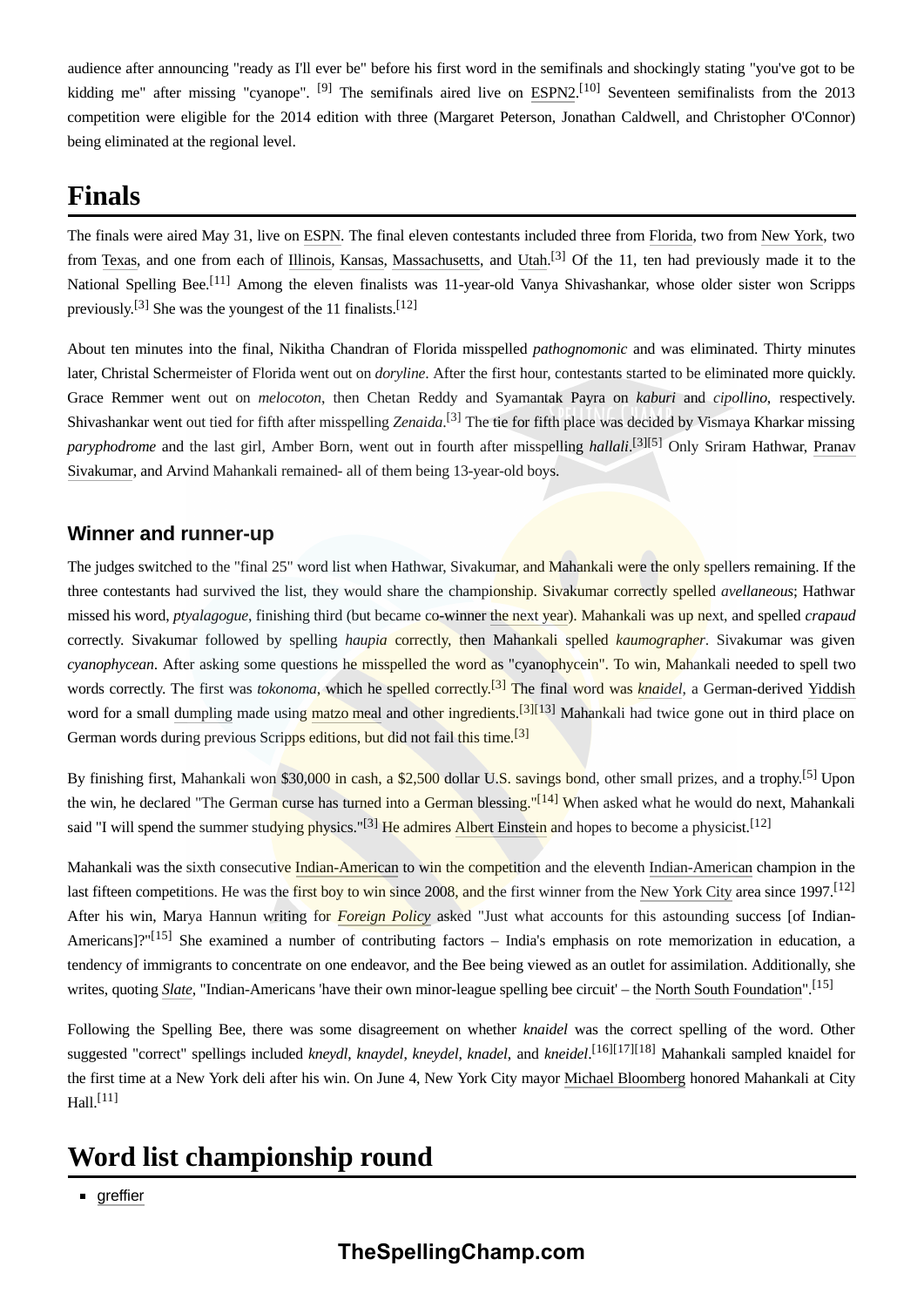- psephologist  $\blacksquare$
- pathognomonic  $\blacksquare$
- odontoloxia  $\blacksquare$
- minauderies  $\blacksquare$
- Lethean  $\blacksquare$
- singerie  $\blacksquare$
- glossophagine  $\blacksquare$
- tournedos o
- $\blacksquare$ panjandrum
- sciomancy  $\blacksquare$
- lefse  $\blacksquare$
- doryline П
- Spenglerian  $\blacksquare$
- myelogenous  $\blacksquare$
- einkanter  $\blacksquare$
- catachresis  $\blacksquare$
- trichocercous  $\blacksquare$
- envoûtement o
- sansculottic  $\blacksquare$
- lebensraum o
- emmeleia É
- transrhenane  $\blacksquare$
- shillibeer  $\blacksquare$
- aposematic  $\blacksquare$
- ushabti É
- galère  $\blacksquare$
- auncel Ė
- catawba Ė
- temenos  $\blacksquare$
- Ĩ. melocoton
- masoola  $\blacksquare$
- cravenette Ė
- misocainea  $\blacksquare$
- mamaliga  $\blacksquare$
- thonnier  $\blacksquare$
- kaburi  $\blacksquare$
- cipollino  $\blacksquare$
- Abaddon  $\blacksquare$
- semainier  $\blacksquare$
- zenaida É
- lansquenet É
- thalweg  $\blacksquare$
- chalumeau  $\blacksquare$
- paryphodrome  $\blacksquare$
- o faconne
- hallali  $\blacksquare$
- bidonville  $\blacksquare$
- dehnstufe  $\blacksquare$
- avellaneous  $\blacksquare$
- ptyalagogue  $\blacksquare$
- crapaud  $\blacksquare$
- haupia  $\blacksquare$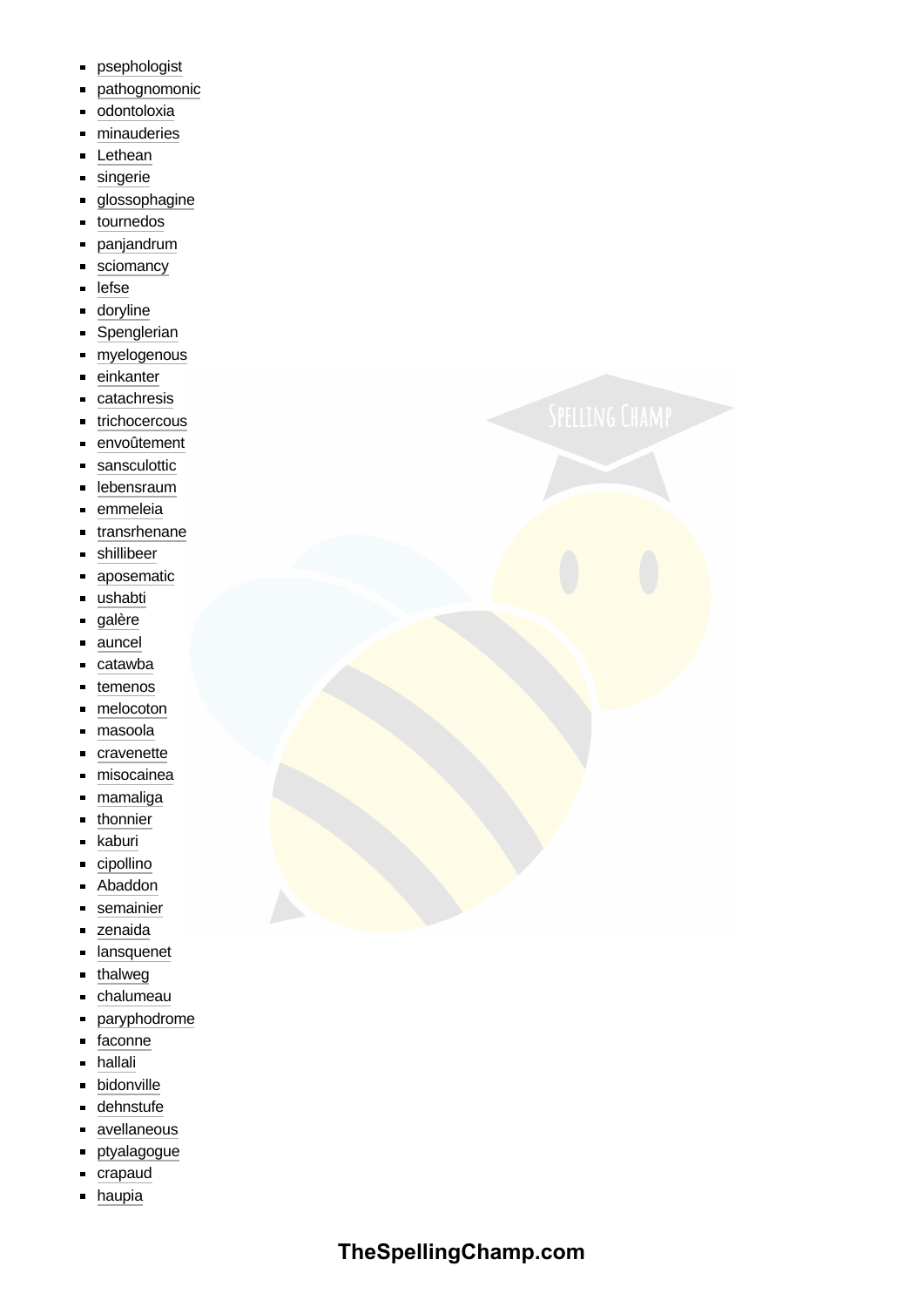- **[kaumographer](https://en.wiktionary.org/wiki/kaumographer)**
- **[cyanophycean](https://en.wiktionary.org/wiki/cyanophycean)**
- [tokonoma](https://en.wiktionary.org/wiki/tokonoma)  $\blacksquare$
- [knaidel](https://en.wiktionary.org/wiki/knaidel)  $\blacksquare$

## <span id="page-3-3"></span>**References**

- <span id="page-3-0"></span>1. ["Spelling Bee – Home" \(http://www.spellingbee.com/\)](http://www.spellingbee.com/). Scripps National Spelling Bee. Retrieved March 20, 2013.
- <span id="page-3-1"></span>2. ["About the Spelling Bee" \(http://www.spellingbee.com/about-the-bee\)](http://www.spellingbee.com/about-the-bee). Scripps National Spelling Bee. Retrieved March 20, 2013.
- <span id="page-3-2"></span>3. [Steinmetz, Katy \(May 31, 2013\). "What You Missed While Not Watching the National Spelling Bee Finals" \(http://](http://newsfeed.time.com/2013/05/31/what-you-missed-while-not-watching-the-national-spelling-bee-finals/) newsfeed.time.com/2013/05/31/what-you-missed-while-not-watching-the-national-spelling-bee-finals/). *Time*. Retrieved May 31, 2013.
- <span id="page-3-4"></span>4. ["At this year's spelling bee, make way for meaning" \(https://www.bostonglobe.com/ideas/2013/04/27/this-year-sp](https://www.bostonglobe.com/ideas/2013/04/27/this-year-spelling-bee-make-way-for-meaning/rQvjgD90iGphHEadNsNtCI/story.html) elling-bee-make-way-for-meaning/rQvjgD90iGphHEadNsNtCI/story.html). Boston Globe. Retrieved May 27, 2013.
- <span id="page-3-5"></span>5. ["Arvind Mahankali wins Spelling Bee" \(http://espn.go.com/espn/story/\\_/id/9327203/arvind-mahankali-wins-scripps](http://espn.go.com/espn/story/_/id/9327203/arvind-mahankali-wins-scripps-national-spelling-bee) -national-spelling-bee). ESPN. Associated Press. May 31, 2013. Retrieved May 31, 2013.
- <span id="page-3-6"></span>6. [2013 Bee Week Guide \(https://michael-marlett.squarespace.com/s/BeeWeekGuide\\_LowRes.pdf\),](https://michael-marlett.squarespace.com/s/BeeWeekGuide_LowRes.pdf) Scripps National Spelling Bee
- <span id="page-3-7"></span>7. ["Bee Week Guide" \(https://web.archive.org/web/20130612073822/http://internal.spellingbee.com/files/spellingbe](https://web.archive.org/web/20130612073822/http://internal.spellingbee.com/files/spellingbee.com/BeeWeekGuide_LowRes.pdf) [e.com/BeeWeekGuide\\_LowRes.pdf\) \(PDF\). May 26, 2013. Archived from the original \(http://internal.spellingbee.](http://internal.spellingbee.com/files/spellingbee.com/BeeWeekGuide_LowRes.pdf) com/files/spellingbee.com/BeeWeekGuide\_LowRes.pdf) (pdf) on June 12, 2013. Retrieved June 1, 2013.
- <span id="page-3-8"></span>8. ["Bee Week Guide" \(https://web.archive.org/web/20130612073822/http://internal.spellingbee.com/files/spellingbe](https://web.archive.org/web/20130612073822/http://internal.spellingbee.com/files/spellingbee.com/BeeWeekGuide_LowRes.pdf) [e.com/BeeWeekGuide\\_LowRes.pdf\) \(PDF\). May 26, 2013. Archived from the original \(http://internal.spellingbee.](http://internal.spellingbee.com/files/spellingbee.com/BeeWeekGuide_LowRes.pdf) com/files/spellingbee.com/BeeWeekGuide\_LowRes.pdf) (pdf) on June 12, 2013. Retrieved June 1, 2013.
- <span id="page-3-9"></span>9. DiBlasio, Natalie (30 May 2013). "'Relax' not on the list in spelling bee's final rounds" (https://www.usatoday.com/ story/news/nation/2013/05/30/spelling-bee-semifinals/2373305/). USA Today. Retrieved 2 June 2013.
- <span id="page-3-10"></span>10. [DiBlasio, Natalie \(30 May 2013\). " 'Relax' not on the list in spelling bee's final rounds" \(https://www.usatoday.com/](https://www.usatoday.com/story/news/nation/2013/05/30/spelling-bee-semifinals/2373305/) story/news/nation/2013/05/30/spelling-bee-semifinals/2373305/). USA Today. Retrieved 2 June 2013.
- <span id="page-3-11"></span>11. ["Spelling Bee Winner From Queens To Be Honored At City Hall" \(http://newyork.cbslocal.com/2013/06/04/spellin](http://newyork.cbslocal.com/2013/06/04/spelling-bee-winner-from-queens-to-be-honored-at-city-hall/) g-bee-winner-from-queens-to-be-honored-at-city-hall/). *CBS New York*. Associated Press. June 4, 2013. Retrieved June 4, 2013.
- <span id="page-3-12"></span>12. ["Arvind Mahankali, Scripps National Spelling Bee winner, brings prize back to NY" \(http://www.newsday.com/new](http://www.newsday.com/news/nation/arvind-mahankali-scripps-national-spelling-bee-winner-brings-prize-back-to-ny-1.5372411) s/nation/arvind-mahankali-scripps-national-spelling-bee-winner-brings-prize-back-to-ny-1.5372411). *Newsday*. Associated Press. May 31, 2013. Retrieved May 31, 2013.
- <span id="page-3-13"></span>13. Duke, Nathan (June 4, 2013). "Bloomberg to Honor Scripps National Spelling Bee Winner from Bayside: Report" [\(http://bayside.patch.com/groups/schools/p/bloomberg-to-honor-scripps-national-spelling-bee-winner-from-baysid](http://bayside.patch.com/groups/schools/p/bloomberg-to-honor-scripps-national-spelling-bee-winner-from-bayside-report) e-report). *Bayside-Douglaston Patch*. Patch.com. Retrieved June 4, 2013.
- <span id="page-3-14"></span>14. ["Queens Boy, 13, Wins Scripps Spelling Bee With 'Knaidel' " \(https://www.nytimes.com/2013/05/31/nyregion/quee](https://www.nytimes.com/2013/05/31/nyregion/queens-boy-13-wins-scripps-spelling-bee-with-knaidel.html?partner=rss&emc=rss&smid=tw-nytimes&_r=0) ns-boy-13-wins-scripps-spelling-bee-with-knaidel.html?partner=rss&emc=rss&smid=tw-nytimes&\_r=0). NY Times. Retrieved 31 May 2013.
- <span id="page-3-15"></span>15. [Hannun, Marya \(June 3, 2013\). "Why Indian-Americans d-o-m-i-n-a-t-e spelling bees" \(http://blog.foreignpolicy.co](http://blog.foreignpolicy.com/posts/2013/05/30/why_indian_americans_dominate_spelling_bees) m/posts/2013/05/30/why\_indian\_americans\_dominate\_spelling\_bees). Foreign Policy. Retrieved May 30, 2013.
- <span id="page-3-16"></span>16. ["Some Say the Spelling of a Winning Word Just Wasn't Kosher" \(https://www.nytimes.com/2013/06/01/nyregion/s](https://www.nytimes.com/2013/06/01/nyregion/some-say-spelling-of-a-winning-word-wasnt-kosher.html) ome-say-spelling-of-a-winning-word-wasnt-kosher.html). *[New York Times](https://en.wikipedia.org/wiki/New_York_Times)*. June 1, 2013. Retrieved June 2, 2013.
- <span id="page-3-17"></span>17. [Steinmetz, Katy \(June 5, 2013\). "Knaidel v. Kneydl: Debating the Winning Spelling Bee Word" \(http://newsfeed.ti](http://newsfeed.time.com/2013/06/05/knaidel-v-kneydl-debating-the-winning-spelling-bee-word/) me.com/2013/06/05/knaidel-v-kneydl-debating-the-winning-spelling-bee-word/). Time Magazine. Retrieved June 6, 2013.

#### **TheSpellingChamp.com**